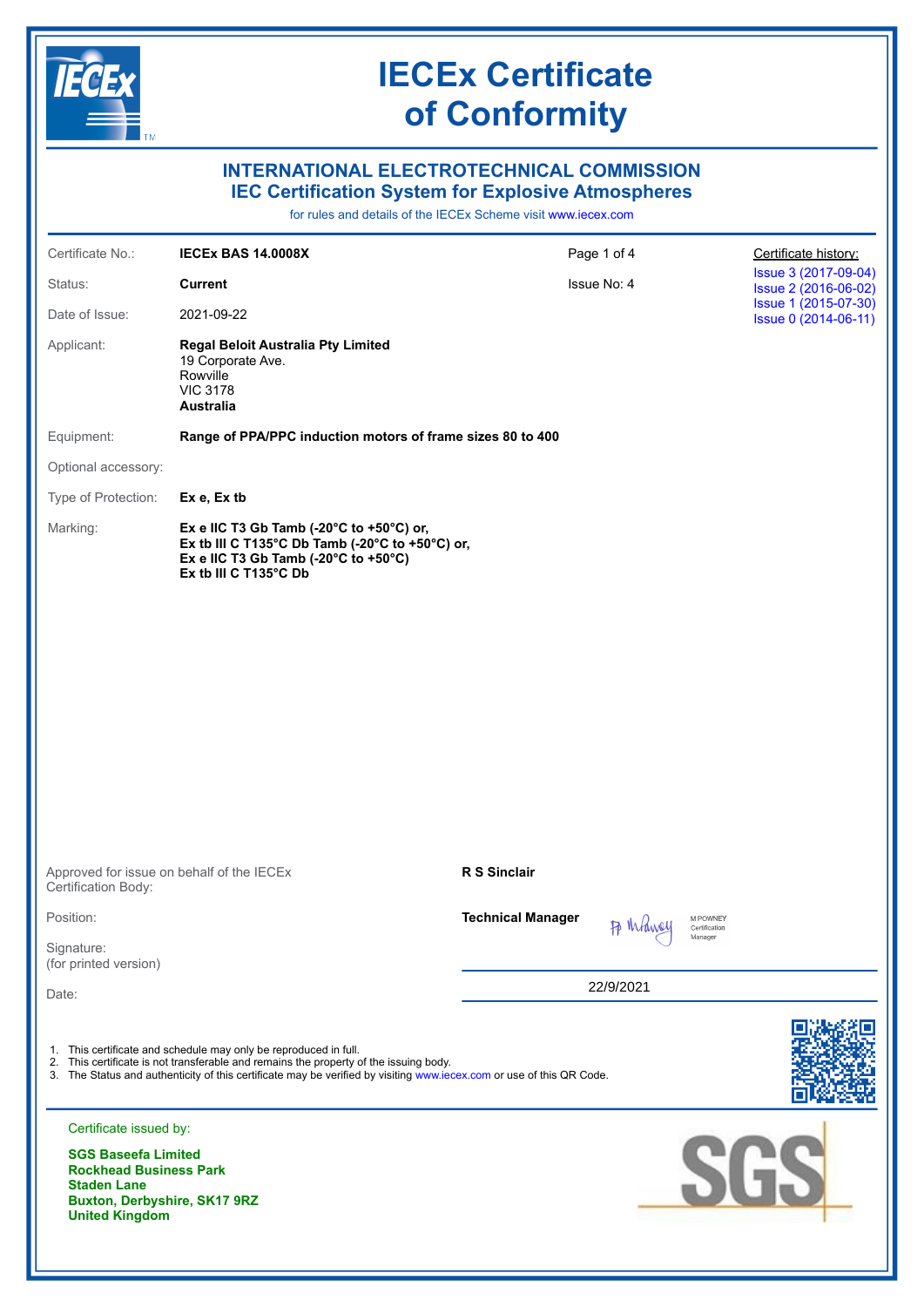

| <b>TELESCOPE</b>                                            |                                                                                                             |                                                                                                  |                                                                                                                                                                                                                                                                                                                                                                                                                                                  |  |
|-------------------------------------------------------------|-------------------------------------------------------------------------------------------------------------|--------------------------------------------------------------------------------------------------|--------------------------------------------------------------------------------------------------------------------------------------------------------------------------------------------------------------------------------------------------------------------------------------------------------------------------------------------------------------------------------------------------------------------------------------------------|--|
| Certificate No.:                                            | <b>IECEX BAS 14.0008X</b>                                                                                   |                                                                                                  | Page 2 of 4                                                                                                                                                                                                                                                                                                                                                                                                                                      |  |
| Date of issue:                                              | 2021-09-22                                                                                                  |                                                                                                  | Issue No: 4                                                                                                                                                                                                                                                                                                                                                                                                                                      |  |
| Manufacturer:                                               | Regal Beloit Australia Pty Limited                                                                          |                                                                                                  |                                                                                                                                                                                                                                                                                                                                                                                                                                                  |  |
|                                                             | 19 Corporate Ave.<br>Rowville<br><b>VIC 3178</b><br><b>Australia</b>                                        |                                                                                                  |                                                                                                                                                                                                                                                                                                                                                                                                                                                  |  |
| Additional<br>manufacturing<br>locations:                   | <b>Regal Beloit New Zealand Limited</b><br>18 Jomac Place, Avondale, Auckland<br>1026<br><b>New Zealand</b> |                                                                                                  |                                                                                                                                                                                                                                                                                                                                                                                                                                                  |  |
|                                                             | Rules, IECEx 02 and Operational Documents as amended                                                        |                                                                                                  | This certificate is issued as verification that a sample(s), representative of production, was assessed and tested and found to comply with the<br>IEC Standard list below and that the manufacturer's quality system, relating to the Ex products covered by this certificate, was assessed and<br>found to comply with the IECEx Quality system requirements. This certificate is granted subject to the conditions as set out in IECEx Scheme |  |
| <b>STANDARDS:</b><br>to comply with the following standards |                                                                                                             |                                                                                                  | The equipment and any acceptable variations to it specified in the schedule of this certificate and the identified documents, was found                                                                                                                                                                                                                                                                                                          |  |
| IEC 60079-0:2011<br>Edition:6.0                             |                                                                                                             | Explosive atmospheres - Part 0: General requirements                                             |                                                                                                                                                                                                                                                                                                                                                                                                                                                  |  |
| IEC 60079-31:2013<br>Edition:2                              |                                                                                                             |                                                                                                  | Explosive atmospheres - Part 31: Equipment dust ignition protection by enclosure "t"                                                                                                                                                                                                                                                                                                                                                             |  |
| Edition:4                                                   |                                                                                                             | IEC 60079-7:2006-07 Explosive atmospheres - Part 7: Equipment protection by increased safety "e" |                                                                                                                                                                                                                                                                                                                                                                                                                                                  |  |
|                                                             |                                                                                                             |                                                                                                  | This Certificate does not indicate compliance with safety and performance requirements<br>other than those expressly included in the Standards listed above.                                                                                                                                                                                                                                                                                     |  |
| <b>TEST &amp; ASSESSMENT REPORTS:</b>                       |                                                                                                             |                                                                                                  | A sample(s) of the equipment listed has successfully met the examination and test requirements as recorded in:                                                                                                                                                                                                                                                                                                                                   |  |
| Test Reports:                                               |                                                                                                             |                                                                                                  |                                                                                                                                                                                                                                                                                                                                                                                                                                                  |  |
| GB/BAS/ExTR14.0039/00                                       |                                                                                                             | GB/BAS/ExTR16.0152/00                                                                            |                                                                                                                                                                                                                                                                                                                                                                                                                                                  |  |
| <b>Quality Assessment Reports:</b>                          |                                                                                                             |                                                                                                  |                                                                                                                                                                                                                                                                                                                                                                                                                                                  |  |
| AU/TSA/QAR06.0012/10                                        |                                                                                                             | AU/TSA/QAR07.0009/09                                                                             |                                                                                                                                                                                                                                                                                                                                                                                                                                                  |  |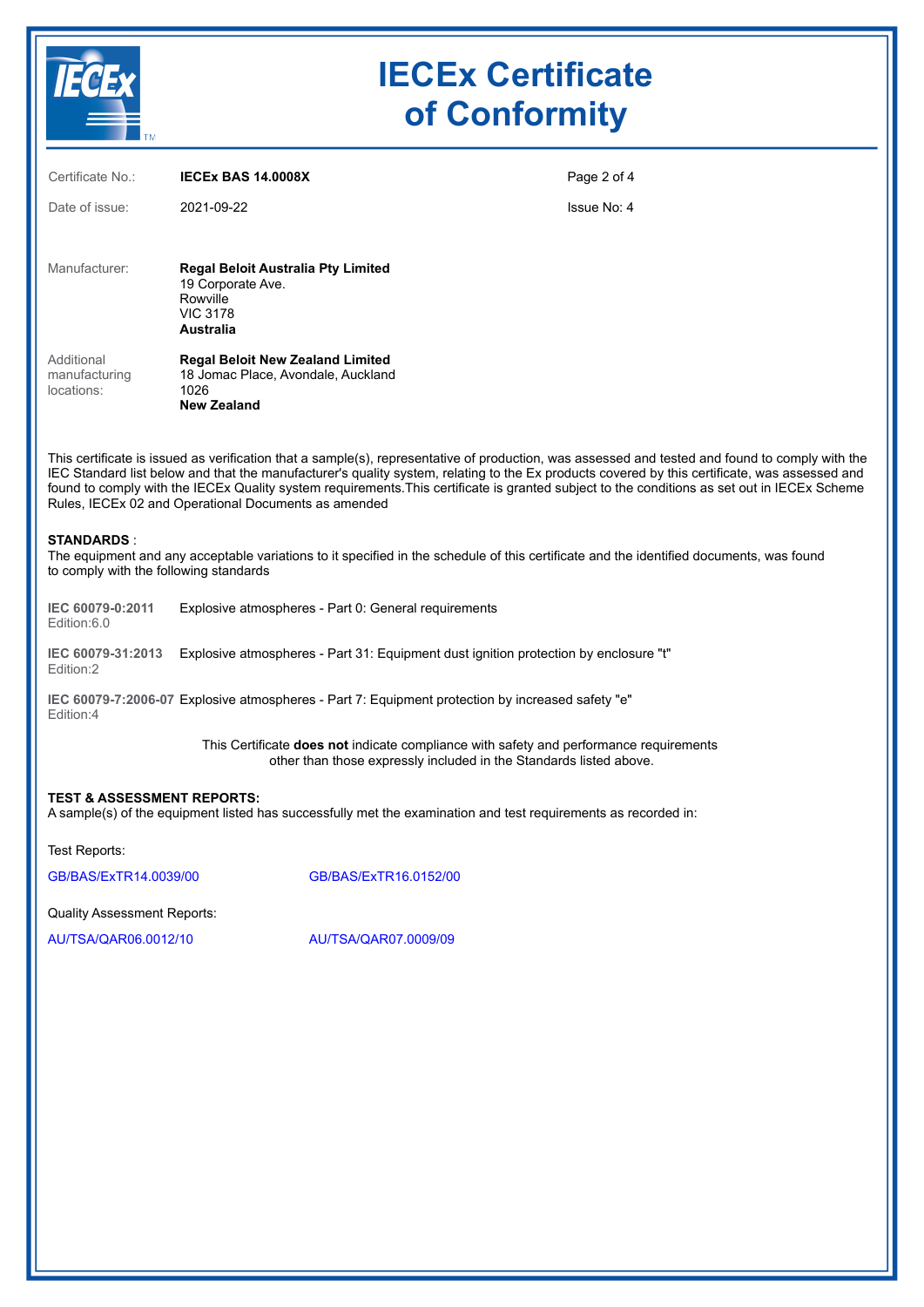

Certificate No.: **IECEx BAS 14.0008X**

Date of issue: 2021-09-22

Page 3 of 4 Issue No: 4

### **EQUIPMENT:**

Equipment and systems covered by this Certificate are as follows:

The PPA/PPC range of squirrel cage induction motors is manufactured from cast iron and comprises a main body with a separate bolt-on terminal box. The motors are designed to operate on 3 phase, 100V-1000V and 40-60Hz power systems. Ex e motors may only be used at voltages up to 800V. Motors may be supplied with auxiliary terminal boxes as required for the connection of optional anti-condensation heaters, RTD's and thermistors. Motors are available as foot mounted, flange mounted or foot and flange mounted. The bearings have V-ring seals and the lid of the main terminal box has a nitrile rubber gasket seal, which gives the motors an IP rating of IP66. Electrical connection is via a threaded entry in the main terminal box wall, designed to accommodate either a gland or conduit.

The range of motors is designated as type PPA for Australian output (kW/frame) or type PPC for the EU (kW/frame) and are identical in construction.

See Annex for further details.

### **SPECIFIC CONDITIONS OF USE: YES as shown below:**

1. The equipment may present a potential electrostatic charging hazard; the user instructions shall be followed in order to minimize the risk of electrostatic discharge.

2. For arrangements which include a separate motor driven cooling fan, these shall be tested to verify that the rating of the cooling fan motor is not exceeded.

3. The thermal protection devices, when fitted to the motors with VVVF drives, shall be connected into the motor control circuit in such a manner as to disconnect the source of supply in order to prevent the nominated temperature class from being exceeded. The stator RTDs and thermistors can be connected via a standard industrial controller provided that the controller is located in a safe area.

4. The plug and socket type DXN1 shall not to be used on inverter driven motors above 50/60 hertz.

5. The plug and socket type DXN1 are limited to use within low impact areas.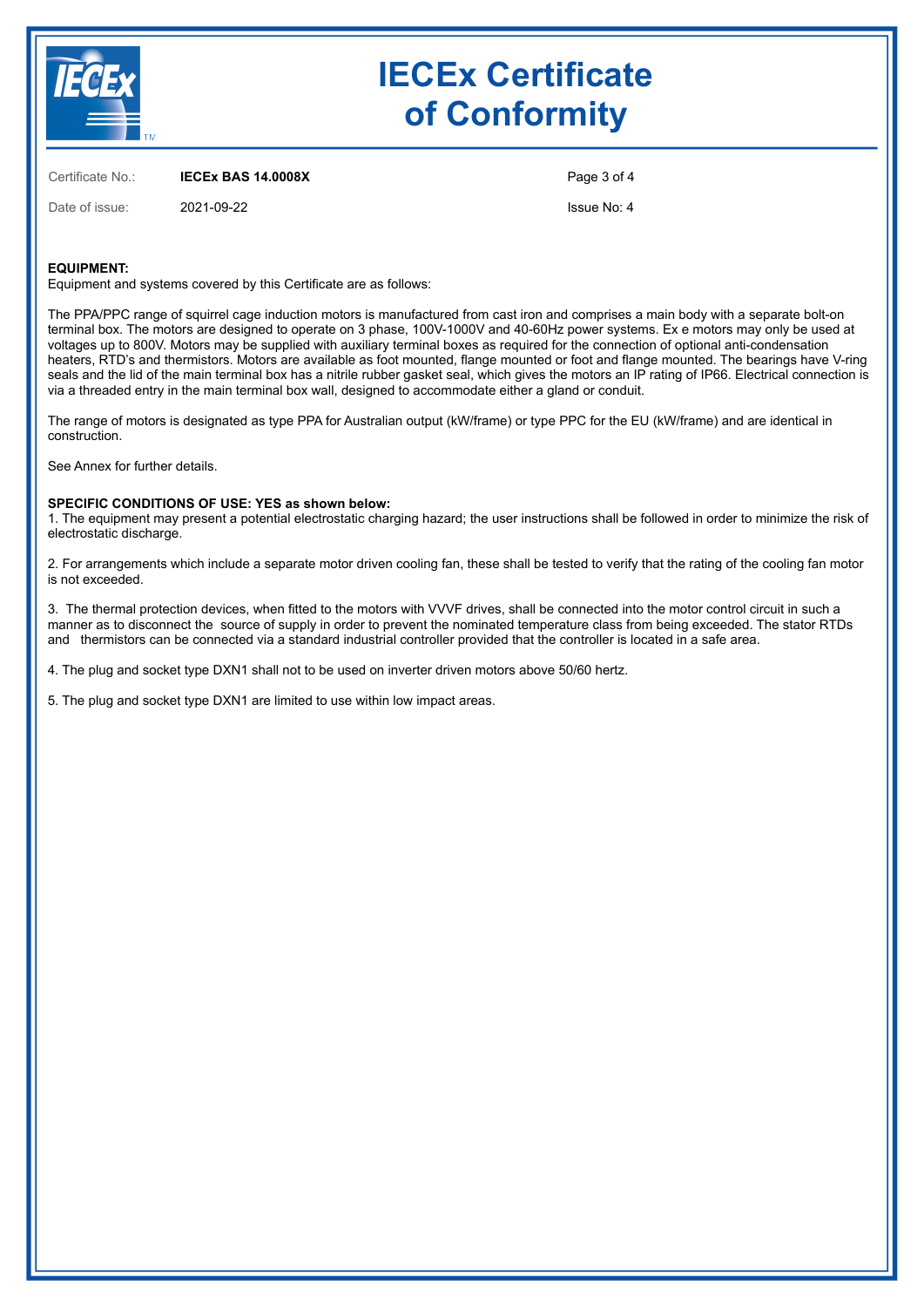

Certificate No.: **IECEx BAS 14.0008X**

Page 4 of 4

Date of issue: 2021-09-22

Issue No: 4

# **DETAILS OF CERTIFICATE CHANGES (for issues 1 and above)**

# **Variation 4.1**

To update QARs only.

File Reference: **21/0601**

## **Annex:**

[IECEx BAS 14.0008X Annex 1.pdf](https://www.iecex-certs.com/#/deliverables/CERT/56979/view)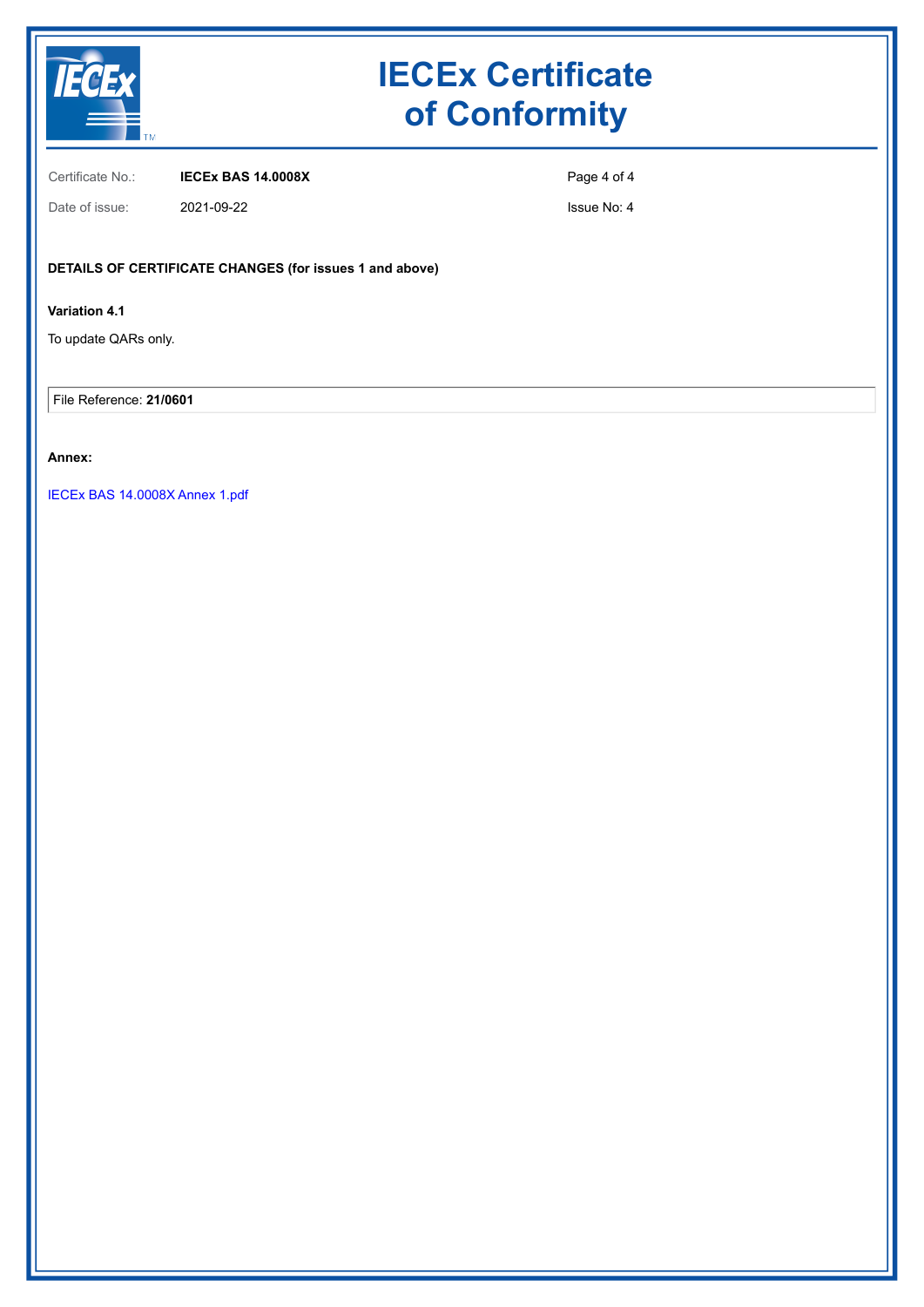### **SGS Baseefa Limited Rockhead Business Park Staden lane, Buxton, Derbyshire SK17 9RZ United Kingdom**



# ANNEX to IECEx BAS 14.0008X Issue No. 1 Date: 2016/06/02

**PPA/PPC Range of Induction Motors** with shaft centre heights ranging from 80 to 400mm are manufactured with cast iron frames for horizontal or vertical, foot and/or flange mounting. The flanges may be oversize or undersize as required and the enclosure provides a degree of ingress protection of at least IP55. The range covers 2 pole to 8 pole 3 phase windings for 40 to 120Hz operation at voltages of 100 to 1000V. The range is rated up to 630kW, the largest power ratings being the 4 pole frame size 400LX.

### Bearing Arrangements

Spigots are machined at either end of the stator frame onto which the machined spigots of cast iron end shields are fitted. The end shields carry the grease lubricated rolling element bearing arrangements which are of ball or roller or angular contact designs. The bearings are covered either by the end shield itself as in smaller frames or by separate bearing covers with appropriate sealing arrangement for ingress protection.

### **Stator**

The stator core packs are built from insulated silicon steel laminations which are clamped together. The wound and impregnated stator assembly is secured in the stator frame by an interference fit.

### Rotor

The rotor core packs built from insulated steel laminations are fitted on to the steel shaft with an interference fit. The rotor cage is of die cast aluminium and is dynamically balanced by the addition of balanced weights secured onto cast studs on the rotor cage. Double shaft extensions or alterations to standard shaft extensions are included in the range. The rotor construction is designed to be compliant with the requirements of Table-4 of IEC60079-7 for any potential risk of air gap sparking with due considerations to risk factors.

### Terminal Arrangement

The motors are fitted with separate bolt-on cast iron terminal boxes fitted with bolt-on covers incorporating a gasket which is glued to one surface. The position of terminal boxes can be on either side of the motor frame.

Main terminal boxes contain moulded resin/fibre glass terminal blocks incorporating threaded terminal studs to support the winding ends and supply cables with provision for optional auxiliary terminals. Optionally the winding ends may be brought out as extended flying leads via suitably IECEx/ATEX certified conduit fittings for direct connection to the supply terminals. Adequate clearance and creepage distances are provided as required by the standards for Ex e and Ex nA protection for the applicable voltage category.

Auxiliary terminal boxes may be fitted to the main terminal box to facilitate termination of auxiliary devices such as thermistors, anticondensation heaters and RTDs. IECEx /ATEX certified terminal blocks are used to terminate these auxiliary devices.

Cable glands or conduit fittings shall be suitably IECEx/ATEX certified with IP rating equivalent to or better than that of the equipment rating. Unused cable or conduit entries must be fitted with appropriately certified plugs.

Optional plug and socket type DXN1 DXN2 and DXN6 arrangements may also be used that are covered by their own IECEx certificates IECEx LCI 09.0005X, IECEx LCI 09.0006 and IECEx LCI 09.0007.

### Ventilation

Various methods of cooling are used including TEFC or TEBC with the blower motor being separately IECEx/ATEX certified. Optionally an IECEx/ATEX certified encoder may be attached to the main motor shaft.

### **Windings**

Motors are wound with modified polyester or polyester-imide enamelled copper wires with the winding overhangs suitably insulated and adequately tied in order to compact them and keep the insulation between phases.

### Use of Variable Voltage Variable Frequency (VVVF) Drives

Ex e motors operating with VVVF drives are to be tested and certified for each rating as a certified pair.